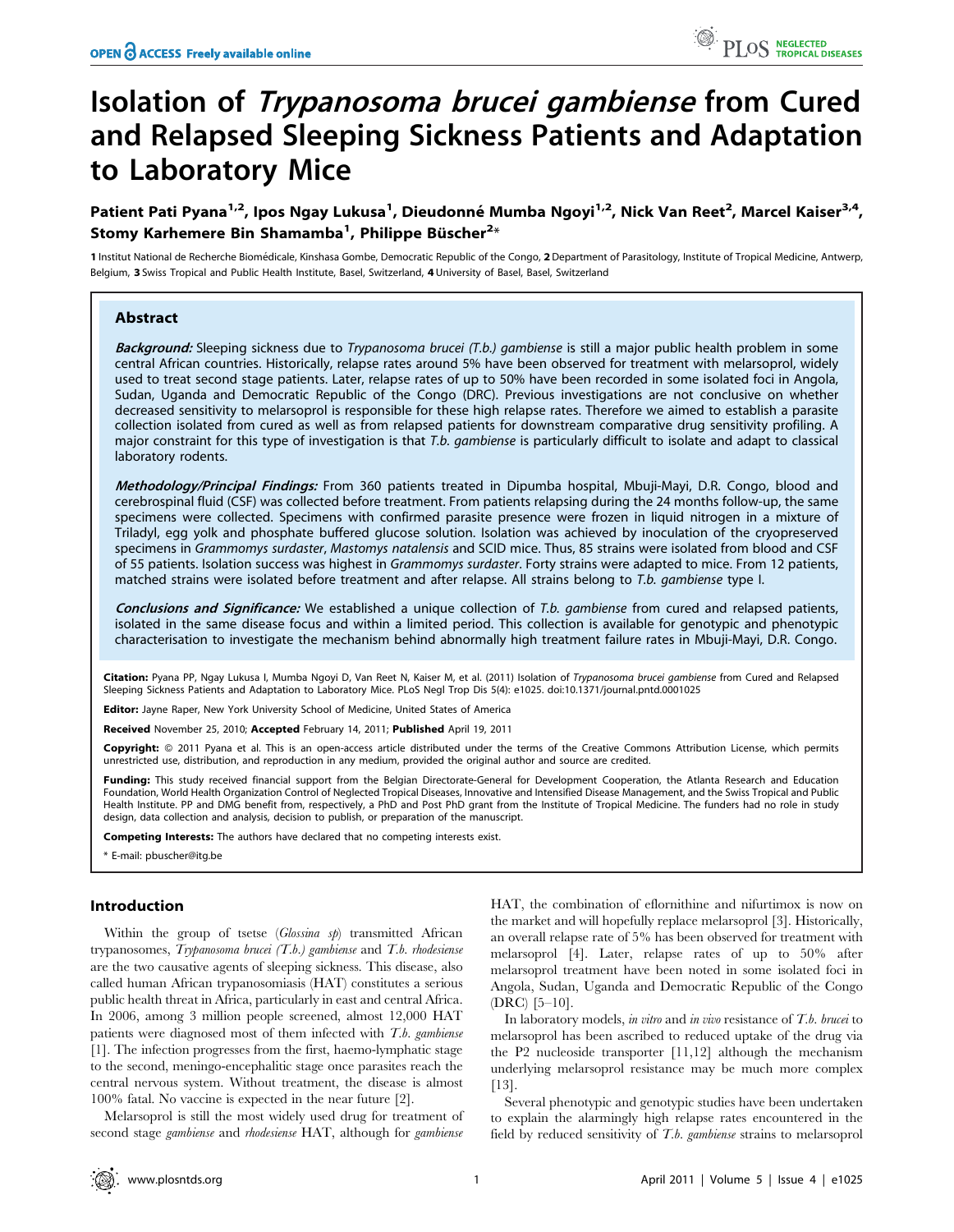#### Author Summary

Human African trypanosomiasis, or sleeping sickness, is still a major public health problem in central Africa. Melarsoprol is widely used for treatment of patients where the parasite has already reached the brain. In some regions in Angola, Sudan, Uganda and Democratic Republic of the Congo, up to half of the patients cannot be cured with melarsoprol. From previous investigations it is not yet clear what causes these high relapse rates. Therefore we aimed to establish a parasite collection isolated from cured as well as relapsed patients for downstream comparative drug sensitivity profiling. From 360 sleeping sickness patients, blood and cerebrospinal fluid (CSF) was collected before treatment and along the prescribed 24 months follow-up. Blood and CSF were inoculated in thicket rats (Grammomys surdaster), Natal multimammate mice (Mastomys natalensis) and immunodeficient laboratory mice (Mus musculus). Thus, we established a unique collection of Trypanosoma brucei gambiense type I parasites, isolated in the same disease focus and within a limited period, including 12 matched strains isolated from the same patient before treatment and after relapse. This collection is now available for genotypic and phenotypic characterisation to investigate the mechanism behind abnormally high treatment failure rates in Mbuji-Mayi, Democratic Republic of the Congo.

or by mutations in the TbAT1 gene coding for the P2 transporter [14–17]. Though, no conclusive results could be obtained, partially because of bias in parasite strain selection. To confirm or reject the hypothesis of resistance against melarsoprol underlying high relapse rates, it is not sufficient to study parasites from relapsing patients only or from patients with unknown treatment outcome. Rather, comparative in vitro and/or in vivo drug sensitivity profiling should be carried out on isolates collected in the same disease focus from both cured and relapsing patients. A major constraint for this type of investigation is the fact that T.b. gambiense is particularly difficult to isolate and adapt to rodents and to in vitro culture.

In a previous study, we reported on improved isolation of  $T.b$ . gambiense by inoculation of freshly collected blood and cerebrospinal fluid into the ticket rat Grammomys (G.) surdaster [18]. Since these rats are not readily available at places where HAT patients are treated, cryopreservation of patient specimens prior to inoculation into these susceptible rodents is necessary. Maina and co-workers reported on an improved cryopreservation method of T.b. gambiense based on a cryomedium for bull semen, Triladyl (MiniTüB, Germany) [19]. By cryopreserving patient blood in Triladyl before inoculation into immunosuppressed Mastomys (M.) natalensis and into severe combined immune deficiency (SCID) mice, they isolated with  $38\%$  success rate T.b. gambiense strains that underwent further genotypic and phenotypic characterisation [14,20].

Taking advantage of a prospective study on the improvement of follow-up of gambiense patients in Mbuji-Mayi (RDC) [6], we decided to isolate T.b. gambiense strains from cured patients before treatment and from relapsing patients before treatment and at the time of relapse, in order to establish a unique collection of parasite strains for subsequent comparative drug sensitivity profiling. We here report on the isolation in G. surdaster, M. natalensis and SCID mice of T.b. gambiense strains starting from blood and cerebrospinal fluid (CSF) cryopreserved in Triladyl and on subsequent adaptation of these strains to other breeds of classical laboratory mice (Mus musculus).

# Materials and Methods

#### Ethics statement

The collection of patients' specimens was approved by the Ethical Committee of the Institute of Tropical Medicine (04441472) and of the Ministry of Health of DRC. Written informed consent was obtained from the patients prior to collection of the specimens. Patients were informed about the objectives and protocol of the study. Experiments on animals were approved by the Veterinary Ethical Committee of the Institute of Tropical Medicine (PAR-022) and adhere to the European Commission Recommendation on guidelines for the accommodation and care of animals used for experimental and other scientific purposes (18 June 2007, 2007/526/EG) and the Belgian National law on the protection of animals under experiment.

# Patients

Patients belong to a cohort included in a follow-up study (THARSAT study) conducted in Dipumba hospital, Mbuji-Mayi, East Kasai Province, DRC between May 2005 and May 2007 (Figure 1). Details on patients, applied treatment regimens, followup and treatment outcome definitions have been published elsewhere [6]. Of the 360 patients included, 93 (26%) experienced a confirmed relapse after treatment with a melarsoprol containing regimen, 1 after pentamidine and 1 after eflornithine treatment. Diagnosis at inclusion and at the moment of relapse was confirmed by demonstration of the parasite in lymph node aspirate, venous blood or CSF [6]. This study was approved by the Ethical Committee of the University of Antwerp and of the Ministry of Health of DRC. Written informed consent was obtained from the patients prior to collection of the specimens. Patients were informed about the objectives and protocol of the study. Specimens were collected and cryopreserved from every consenting patient before treatment. Patients were monitored for treatment outcome at 3, 6, 12, 18 and 24 months after treatment. From patients that relapsed, most of them with confirmed recurrence of the parasite, specimens were again cryopreserved.

# Triladyl-egg yolk-phosphate buffered saline glucose (TEP) cryomedium

One volume of aseptically collected egg yolk was mixed with 3 volumes of Triladyl and 3 volumes of phosphate buffered saline glucose (PSG, 7.5 g/l Na2HPO4.2H2O, 0.34 g/l NaH2PO4.H2O, 2.12 g/l NaCl, 10 g/l D-glucose, pH 8). The mixture was divided over 2 ml aliquots and kept frozen at  $-20^{\circ}$ C until use.

# Cryopreservation of venous blood and cerebrospinal fluid

One and a half milliliter of blood on heparin or of CSF was dispensed in microcentrifugation tubes and centrifuged for 5 minutes at 5.200 or 7.244 g, depending on the centrifuge in use. For blood, the plasma was removed and 250 µl of the buffy coat were transferred into 2 ml Sarstedt screw cap micro tubes (Sarstedt, Nümbrecht, Germany) filled with  $250 \mu l$  of the TEP cryomedium. For CSF, the supernatant was removed leaving about 300 µl of sediment in each tube. The sediment was mixed with 300 µl of TEP cryomedium and 500 µl were transferred into 2 ml Sarstedt screw cap micro tubes. Samples mixed with cryomedium were frozen in the vapour phase of liquid nitrogen for 1 hour where after they were dipped into the liquid phase of the gas until further use. Cryopreserved specimens were shipped to the Institut National de Recherche Biomédicale (INRB) in Kinshasa where isolation in rodents took place.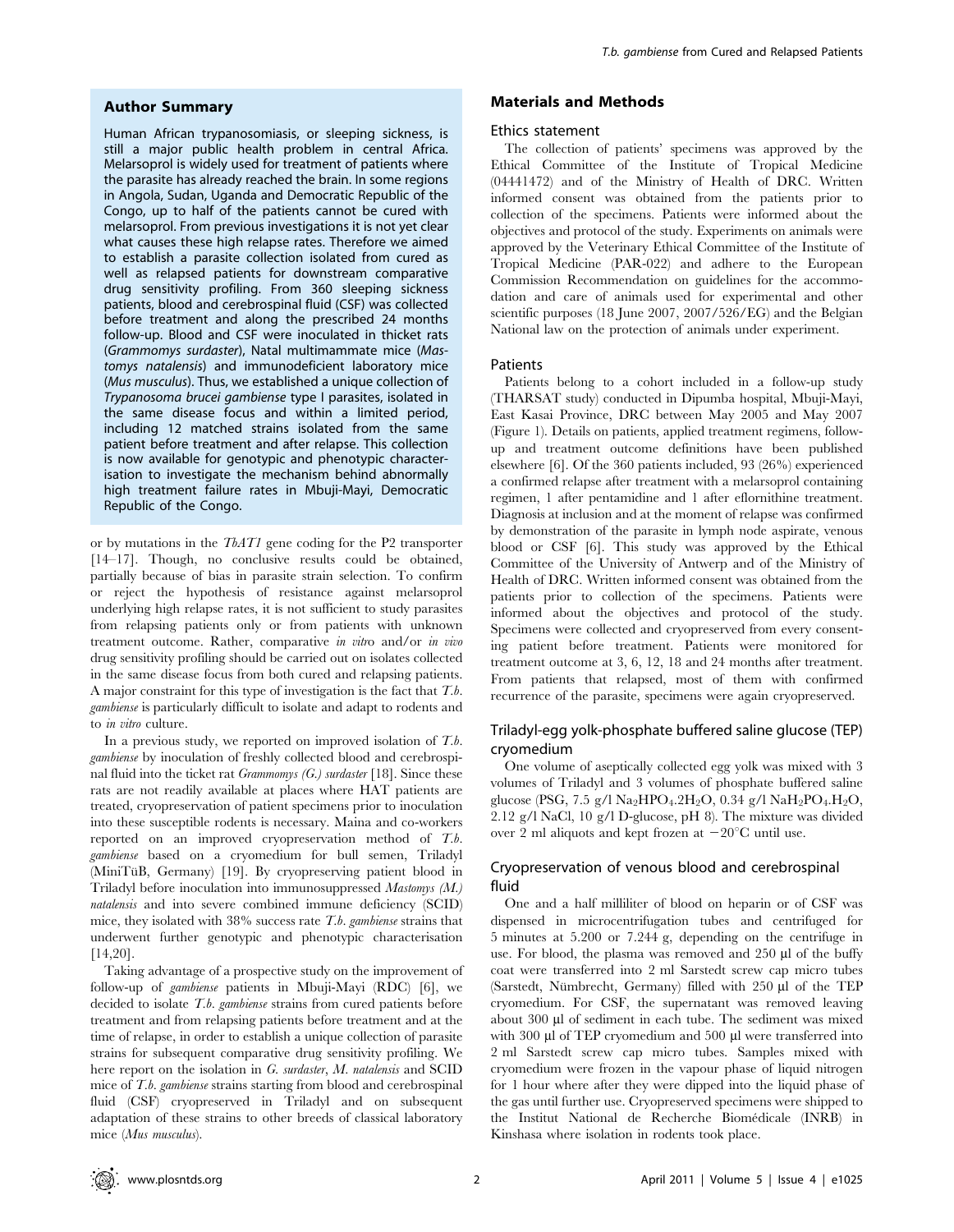

Figure 1. Map of the Democratic Republic of the Congo. The town of Mbuji-Mayi with a 100 km perimeter where the patients in the THARSAT study were recruited (courtesy of Janey Messina, University of North Carolina, Department of Geography). doi:10.1371/journal.pntd.0001025.g001

#### Isolation and cryopreservation of parasite strains

Cryopreserved blood and CSF specimens were thawed in a water bath at  $37^{\circ}$ C and 300 µl were inoculated intraperitoneally (i.p.) into young (1–2 months, both sexes, 20–30 g)  $M$ . natalensis and adult  $(9-12 \text{ months}, \text{both sexes}, 30-40 \text{ g})$  G. surdaster. Two days before inoculation, the *M. natalensis* were immunosuppressed with 200 mg/kg body weight cyclophosphamide (Endoxan, Baxter, Lessing, Belgium). Immunosuppression with the same dose was repeated after 7 days. G. surdaster rats were not immunosuppressed. Parasitemia was monitored three times a week during the first month and further two times a week for at least 2 months by microscopic examination of 5 µl fresh tail blood. When first peak parasitemia was  $\langle 10^6 \text{/ml} \rangle$ , blood from the

parasitemic animal was subinoculated into a naive animal which was monitored as described above. When parasitemia reached about  $10^{6.9}$ /ml according to the matching method [21], the animal was euthanised with an i.p. injection of sodium pentobarbital at 350 mg/kg body weight (Nembutal, CEVA Santé Animale, Brussels, Belgium). Blood was taken by heart puncture on heparin (Heparin LEO, LEO Pharma, Wilrijk, Belgium) and aliquots of  $250 \mu l$  were mixed with  $250 \mu l$  TEP cryomedium and frozen in liquid nitrogen. After one week, one cryovial of each isolate was thawed in a water bath at  $37^{\circ}$ C and checked in phase contrast microscopy for viability of the cryopreserved trypanosomes. From all isolated strains, copy cryostabilates were deposited in the cryobank of ITM.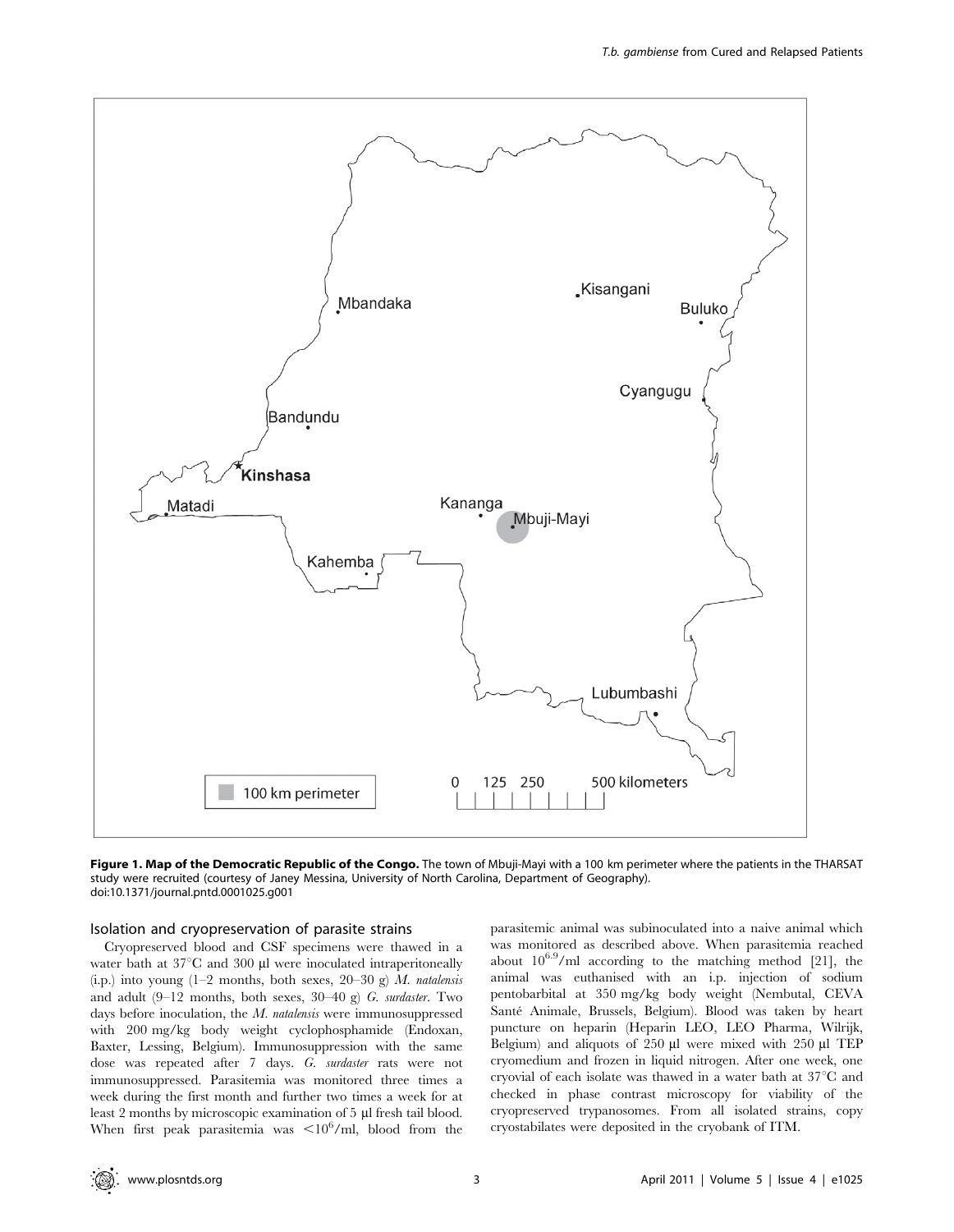# Adaptation of isolates to Mus (M.) musculus (NMRI, OF-1, Balb/C and SCID mice)

Adaptation of isolates to laboratory mice took place at INRB in Kinshasa, at the Institute of Tropical Medicine in Antwerp (ITM) and at the Swiss Tropical and Public Health Institute in Basel (STPH). At INRB, adult female NMRI mice were immunosuppressed as described above prior to inoculation. Stabilates were thawed, trypanosome viability was checked under the microscope and from each stabilate 0.5 ml was inoculated i.p. in one mouse. Parasitemia was checked regularly for up to 30 days as described above. Immunosuppression with the same dose was repeated every 5 days. When parasitemia reached  $10^{7.8}$ /ml within 12 days post infection, the strain was considered adapted, the mouse was euthanised, blood was taken by heart puncture and 0.2 ml cryostabilates were prepared with TEP cryomedium as described above. At ITM, immune suppressed adult female OF-1 mice were used for adaptation and glycerol 10% was used as cryomedium. At STPH, some isolates were adapted in a similar manner to adult female immunosuppressed Balb/C and to immunodeficient adult female SCID mice. From all adapted strains, copy cryostabilates were deposited in the cryobank of ITM.

#### Identification of the subspecies

During adaptation of the strains in  $M$ . musculus, 200  $\mu$ l of blood were mixed with an equal volume of AS1 buffer (Qiagen, Hilden, Germany). DNA was extracted with the Maxwell 16 Tissue DNA Purification Kit (Promega, Madison, Wisconsin, USA) and PCR analysed for the T.b. gambiense specific TgsGP and for the T.b. rhodesiense specific SRA according to the published protocols [22,23].

## Results

At the moment of inclusion in the study, 41 patients were in first and 319 were in second stage of the disease. From these patients, a total of 436 blood and 588 CSF specimens were cryopreserved before treatment. During the 24 months follow-up, 1 first stage patient and 94 second stage patients experienced a relapse with confirmed presence of trypanosomes. From these relapsed patients, a total of 44 blood and 258 CSF specimens were cryopreserved (table 1). Specimens were cryopreserved immediately after detection of the trypanosomes in order to limit the time between specimen collection and cryopreservation (typically less than 30 minutes). Specimens cryopreserved at Dipumba hospital were shipped within two weeks to INRB where they were transferred from the dry liquid nitrogen shipper into a liquid nitrogen tank.

Isolation of strains into G. surdaster, M. natalensis and SCID mice started with specimens from the relapsing patients, obtained before

Table 1. Number of patients and relapsing patients and their specimens collected.

|            |     | <b>Collected before</b><br>treatment |     | relapse    | <b>Collected at</b> |            |
|------------|-----|--------------------------------------|-----|------------|---------------------|------------|
| Stage      |     | <b>Patients Relapses Blood</b>       |     | <b>CSF</b> | <b>Blood</b>        | <b>CSF</b> |
| First      | 41  |                                      | 123 | 0          | 4                   | 6          |
| Second 319 |     | 94                                   | 313 | 588        | 40                  | 252        |
| Total      | 360 | 95                                   | 436 | 588        | 44                  | 258        |

CSF = cerebrospinal fluid.

doi:10.1371/journal.pntd.0001025.t001

treatment and at the time of relapse. Isolation of strains from cured patient specimens collected before treatment could only start with a delay of 24 months when the test-of-cure had taken place and had shown definite cure [6]. Some specimens were inoculated in more than one rodent species and some were inoculated in more than one animal of the same species. Table 2 summarises the isolation results obtained according to the recipient rodent species and the type of specimen inoculated. One hundred fifty one specimens were inoculated in 215 G. *surdaster*, 58 specimens in 109 immunosuppressed M. natalensis and 19 specimens in 38 SCID mice of which respectively 81, 17 and 5 became parasitemic. The infection success rate (percentage of animals becoming parasitemic after inoculation) was higher in G. surdaster  $(37.7%)$  than in M. natalensis (15.6%) but not in SCID mice (13.2%). Infection success rates were not different between blood and CSF. Infection success rates were higher in animals inoculated with specimens from cured than from relapsed patients and were respectively 37.5% and 27.1%. The mean time to first observed parasitemia in animals that became parasitemic was 13.8 days post infection in G. surdaster, 16.7 days in M. natalensis and 19.5 days in SCID with a large variation (minimum 4 and maximum 52 days). Not all strains that grew in the inoculated rodents reached high enough parasitemia levels ( $\geq 10^6$ /ml) to allow cryostabilisation, even after 2 to 4 subinoculations, but isolation success rate (number of isolates as percentage of inoculated specimens) was much higher in G. surdaster  $(46.4\%)$  than in M. natalensis  $(17.2\%)$  and SCID mice  $(26.3\%)$ .

Adaptation of the strains isolated in  $G$ , surdaster and in  $M$ .  $natalensis$  to  $M$ .  $musculus$  occurred at different places and in different breeds, NMRI, Balb/C, OF-1 and SCID. The three first breeds were immunosuppressed before inoculation and during follow-up. In total, 72 animals were inoculated with cryostabilates from which 61 M. musculus-adapted populations, representing 45 different strains, could be cryostabilised (Table 3). The adaptation success rate (number of adapted populations as percentage of inoculations) was 81.3% in NMRI, 75.0% in Balb/C, 87.5% in OF-1 and 100.0% in SCID. All mouse adapted strains tested positive in the TgsGP-PCR and negative in SRA-PCR and thus belong to the *T.b. gambiense* type I (data not shown).

Table S1 summarises the collection of T.b. gambiense strains isolated in Mbuji-Mayi, D.R. Congo, with some of their characteristics. The collection consists of 85 T.b. gambiense strains isolated from 1 first stage (patient nr 99) and 54 second stage patients. Fifteen strains were isolated from 13 cured patients and 58 strains from 32 patients that relapsed after 10 days melarsoprol or 14 days melarsoprol-nifurtimox combination treatment. The rest of the strains were isolated from patients with probable relapse (abnormal CSF but not confirmed parasitologically) and from patients with incomplete follow-up. Nineteen strains originate from patients that had already experienced a relapse after melarsoprol treatment before inclusion in the THARSAT study. The majority (58) of the strains could be isolated after a single passage in G. surdaster, M. natalensis or SCID while for 26 strains two passages and for one strain four passages were necessary. From 12 relapsed patients, matched strains were isolated before treatment and after relapse. Among the 40 strains so far adapted to M. musculus, 12 were isolated from cured and 28 from relapsed patients.

# **Discussion**

The aim of the present study was to establish a collection of T.b. gambiense strains isolated from a HAT focus with high treatment failure rates and from relapsed as well as cured patients.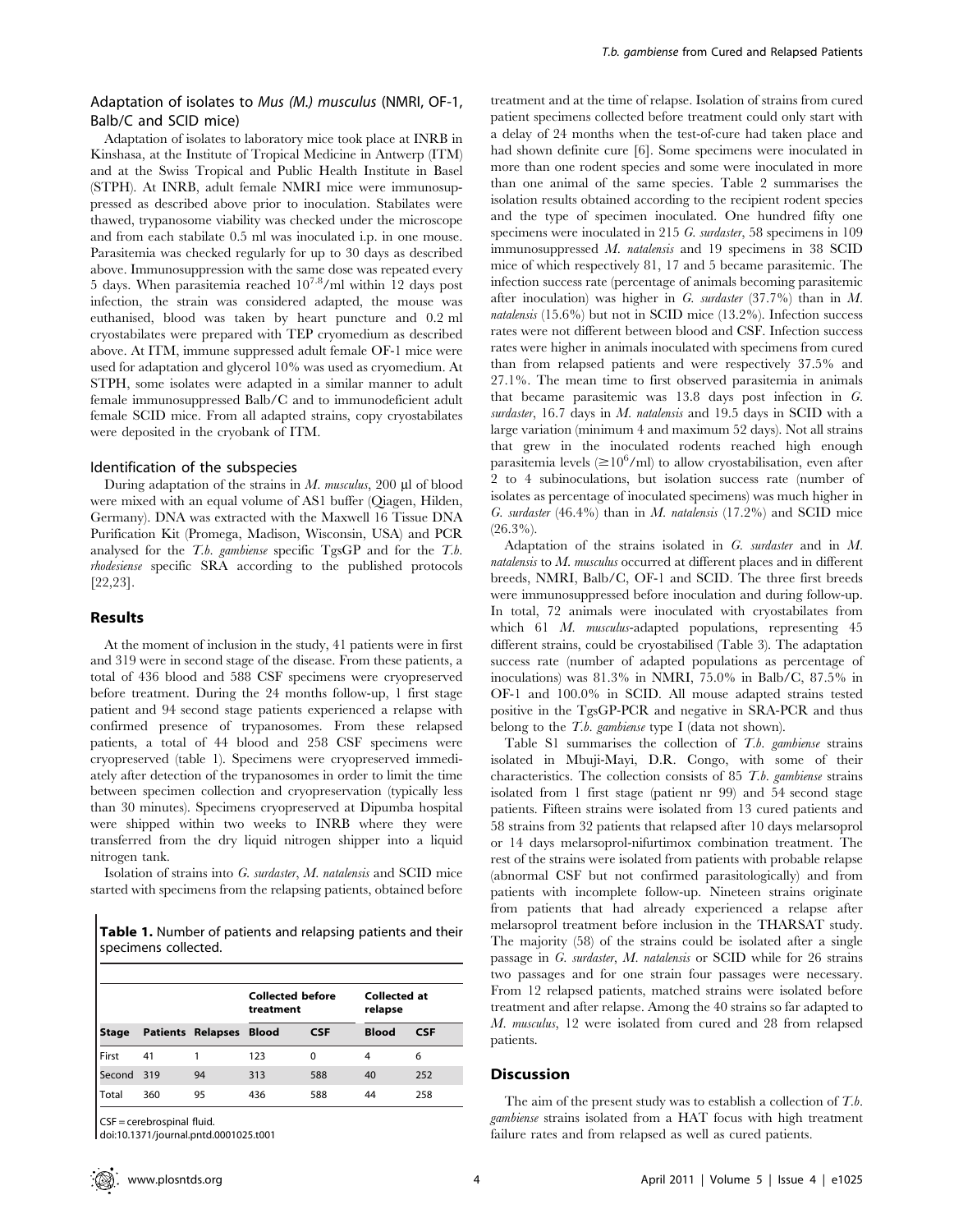Table 2. Specimens inoculated and isolated in Grammomys surdaster, Mastomys natalensis and SCID mice.

| l Rodent          | Specimen     | Number of<br>specimens | Number of<br>animals<br>inoculated | Number of<br>animals<br>parasitemic | Infection suc-<br>cess rate (%) | Days to first<br>parasitemia in<br>parasitemic animals, isolated<br>mean (min-max) | Number of<br>strains (n) | <b>Isolation success</b><br>rate $(%)$ |
|-------------------|--------------|------------------------|------------------------------------|-------------------------------------|---------------------------------|------------------------------------------------------------------------------------|--------------------------|----------------------------------------|
| G. surdaster      | <b>Blood</b> | 49                     | 76                                 | 29                                  | 38.2                            | $15.1 (6 - 52)$                                                                    | 25                       | 51.0                                   |
|                   | <b>CSF</b>   | 102                    | 139                                | 52                                  | 37.4                            | $13.1 (4 - 50)$                                                                    | 45                       | 44.1                                   |
| M. natalensis     | <b>Blood</b> | 21                     | 40                                 | 8                                   | 20.0                            | $17.7(4-37)$                                                                       | 3                        | 14.3                                   |
|                   | <b>CSF</b>   | 37                     | 69                                 | 9                                   | 13.0                            | $16.0(6-38)$                                                                       |                          | 18.9                                   |
| <b>SCID mouse</b> | <b>CSF</b>   | 19                     | 38                                 | 5                                   | 13.2                            | $19.5(8-31)$                                                                       |                          | 26.3                                   |

doi:10.1371/journal.pntd.0001025.t002

Several methods exist to isolate T.b. gambiense from patient specimens. Since it was the intention to isolate bloodstream form trypomastigote populations, methods that result in procyclic populations, like the Kit for In Vitro Inoculation or the feeding of teneral tsetse flies, were not suitable  $[24,25]$ . Inoculation of in vitro culture medium containing a feeder layer of Microtus montanus embryonic fibroblasts has been described as highly efficient for isolation of bloodstream form trypomastigote populations from CSF [26]. Since technical facilities in Dipumba hospital are rather basic, an in vitro method to isolate bloodstream form trypomastigotes could not be applied in the present study. Instead, we combined two recently described methods for improved isolation of T.b. gambiense. The first is based on the observation that G. surdaster and immunosuppressed M. natalensis are more susceptible to infection with T.b. gambiense than Mus musculus, the classical laboratory mouse [18]. However, as for SCID mice, it was not feasible to keep these animals close to the patients for the whole study period. The second method allows to cryopreserve patient blood and CSF in liquid nitrogen before inoculation into a susceptible rodent [19]. Thus, it was possible to collect blood and CSF from every patient in the THARSAT study before treatment and to postpone isolation of the parasites until the definite treatment outcome was known, i.e.  $\geq 24$  months for cured patients.

Following this protocol, we obtained an isolation success rate of 46.7% in G. surdaster, compared to 17.9% in M. natalensis and 26.3% in SCID mice. The slightly lower success rate in G. surdaster than observed in the former study (62%) can be explained by the cryopreservation of the specimen prior to inoculation [18]. Particularly in specimens with low parasite numbers, the number of live trypanosomes inoculated into the recipient rodent after thawing the cryostabilate may not be sufficient to induce patent parasitaemia. On the other hand, keeping the delay between specimen collection and cryostabiliation short and concentrating

Table 3. Number of strains inoculated and adapted in different mouse breeds.

| Mouse<br>breed | <b>Strains</b><br>inoculated (n) | <b>Strains</b><br>adapted (n) | <b>Adaptation</b><br>success rate (%) |
|----------------|----------------------------------|-------------------------------|---------------------------------------|
| <b>NMRI</b>    | 32                               | 26                            | 81.3                                  |
| Balb/C         | 12                               | 9                             | 75.0                                  |
| OF-1           | 16                               | 14                            | 87.5                                  |
| SCID           | 12                               | 12                            | 100.0                                 |

doi:10.1371/journal.pntd.0001025.t003

the parasites prior to addition of the cryomedium may have contributed to the overall isolation success rate. Noteworthy is that in some cases parasitaemia was only observed more than one month after inoculation. Therefore, a two-month follow-up of the inoculated animals is indicated. The present study confirms the interest to use  $G$ . *surdaster* as primary host for *in vivo* isolation of  $T.b$ . gambiense from HAT patients where after the isolated strains can be further adapted to mice, preferably via SCID mice. To our knowledge, INRB is the only institute with a breeding colony of this thicket rat but because cryopreservation of patient specimens prior to inoculation is compatible with high isolation success, specimens collected in other HAT endemic countries could be sent to Kinshasa for isolation of the parasites in G. surdaster.

For downstream genotypic and phenotypic characterisation of isolated strains, it is important to limit the number of passages in rodents as much as possible, although selection bias introduced by cryopreservation and isolation cannot be excluded. Within the current study, most strains underwent only one passage in G. surdaster or M. natalensis before a primary isolate could be cryostabilised. During further passages in different breeds of M. musculus, some strains were lost but for the majority adaptation was straightforward.

The majority of the strains within the collection presented here were isolated from patients that relapsed after treatment with the 10 days melarsoprol treatment recommended by the International Council for Trypanosomiasis Reseach and Control as first line treatment of second stage T.b. gambiense patients in 2003 [27]. Within the THARSAT study, patients that relapsed from a previous treatment for HAT were also included [6]. As a result, we were able to isolate strains from patients with multiple relapses after 10 days or  $3\times3$  days melarsoprol (M10 or M3) and 14 days melarsoprol-nifurtimox (MN) treatment, as well as from patients that relapsed after melarsoprol (M10 or M3) treatment and that got cured after subsequent 14 days treatment with eflornithine (E14) or with the melarsoprol-nifurtimox combination. Most importantly, the isolate collection contains  $2\times12$  paired strains isolated from the same patients before treatment and at the time of relapse. We consider this as a major achievement since this will allow precise genotypic and phenotypic comparison of T.b. gambiense strains isolated before and after treatment and of strains isolated from cured and relapsed patients. All strains already adapted to  $M$ . musculus belong to  $T.b.$  gambiense type I. Based on this finding, coupled to the geographical location of Mbuji-Mayi, we consider the other strains in the collection to be  $T.b.$  gambiense type I as well. Genetic characterisation using microsatellite markers together with analysis of possible mutations in the TbAT1 gene, are foreseen during downstream in vivo drug sensitivity experiments, so that the observed phenotypic diversity can be directly linked with genetic diversity [28–30].